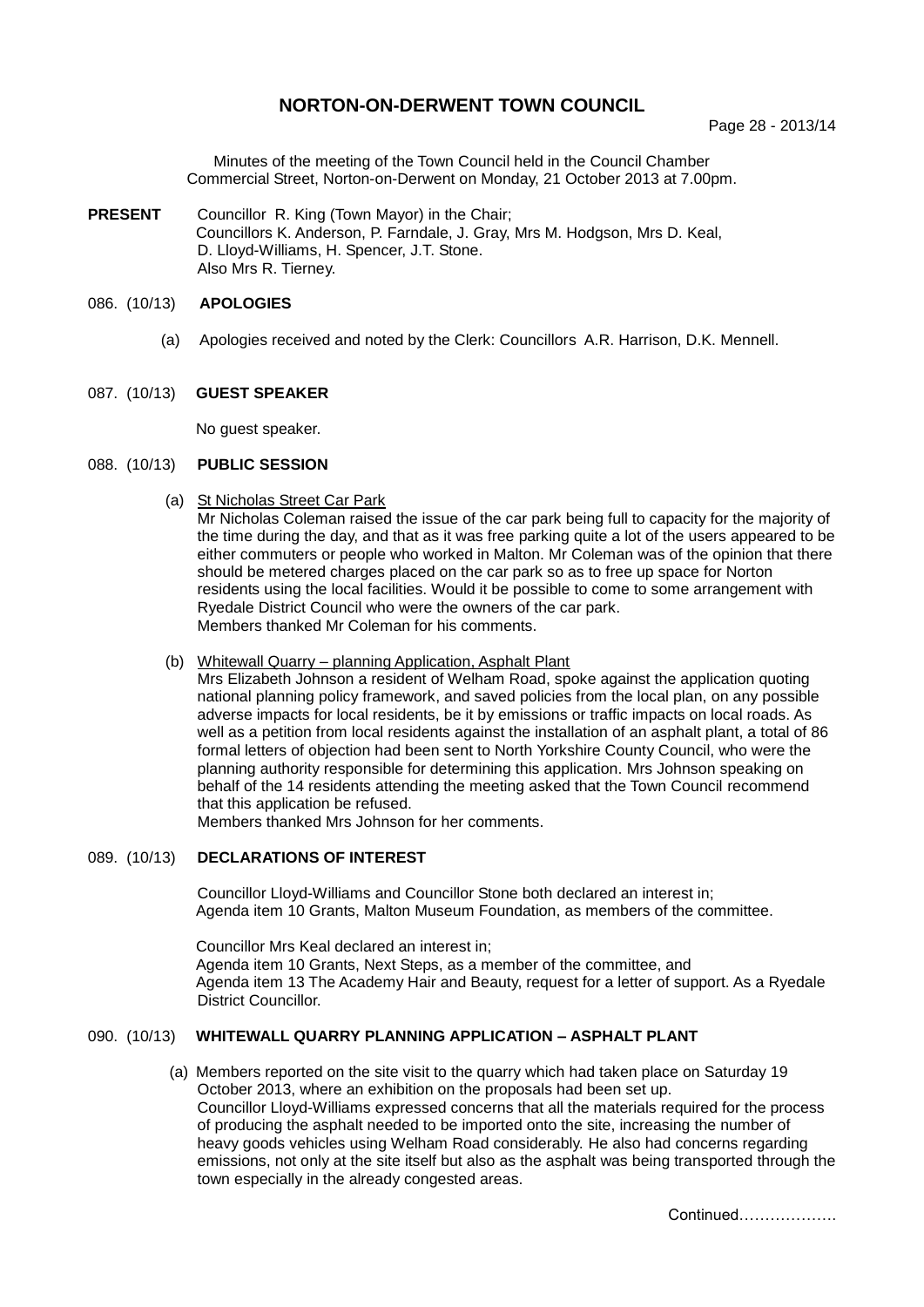## 090. (10/13) **WHITEWALL QUARRY PLANNING APPLICATION – ASPHALT PLANT** (continued)

Members then considered the process of this application and why so few residents had been informed in February when the Town Council had first considered it, were all the correct procedures followed. Why in June when a significant document with additional information supporting the application had been submitted by the applicant to the planning authority, was the Town Council not informed, and lastly why was it that a number of further residents had been consulted in September but only given a very short time to reply. The Town Council to make enquiries.

(b) To consider the following application for planning permission referred to the Town Council by North Yorkshire County Council, for comment/recommendation:- NY/2012/0340/FUL Installation of asphalt production plant and creation of aggregate storage bins (5no) on land at Whitewall Quarry Norton. RESOLVED Recommend Refusal on environmental health grounds, in that members are unsure of the impact of the emissions that will be generated not only at the site itself but also in transit through the town. There are also concerns about the considerable increase in traffic that will be generated through the town, not least because it would seem that nearly all the materials required to produce the asphalt will need to be imported onto the site. It is therefore felt that allowing this application would have an adverse effect on the local community.

## 091. (10/13) **CONFIRMATION OF MINUTES**

- (a) RESOLVED that the Minutes of the Town Council meeting held on Monday, 16 September 2013 (Minutes 067 to 083 inclusive) be confirmed and signed by the Chairman.
- (b) RESOLVED that the Minutes of the Extraordinary Town Council meeting held on Friday, 27 September 2013 (Minutes 084 to 085 inclusive) be confirmed and signed by the Chairman.

## 092. (10/13) **CLERK'S REPORT**

(a) Bulb Planting Langton Road

To report that Mr Les Chapman, from Malton and Norton Rotary had been in contact, as they had a small amount of funding to be spent on improvements for Norton. They had suggested that this could possibly be for bulb planting

Members agreed that the Clerk contact Mr Chapman and ask that he liaise with Councillor Spencer

(b) Norton Cemetery

To report that Mr Wrigglesworth, the Cemetery Manager, had started demolishing and clearing the old store within the compound, once everything had been cleared it would be easier to see what would be required in the way of updating the facilities for the future. Mr Wrigglesworth had been working the last few Saturday mornings, with permission, in order to move the work on quickly, it was estimated that there would be a need for a further two skips. Noted.

 (c) Vacancy for Assistant to the Clerk The Clerk reported that to date she had sent out 32 no. application forms for the vacancy. The closing date for receipt of applications was Friday 25 October 2013. Noted.

## 093. (10/13) **TOWN MAYOR/CHAIRMANS REPORT**

(a) Market Towns Meeting

The Mayor reported on his attendance at the Market Towns meeting, which was in the process of producing a leaflet promoting the towns, Norton would be joined with Malton for this promotion. Noted.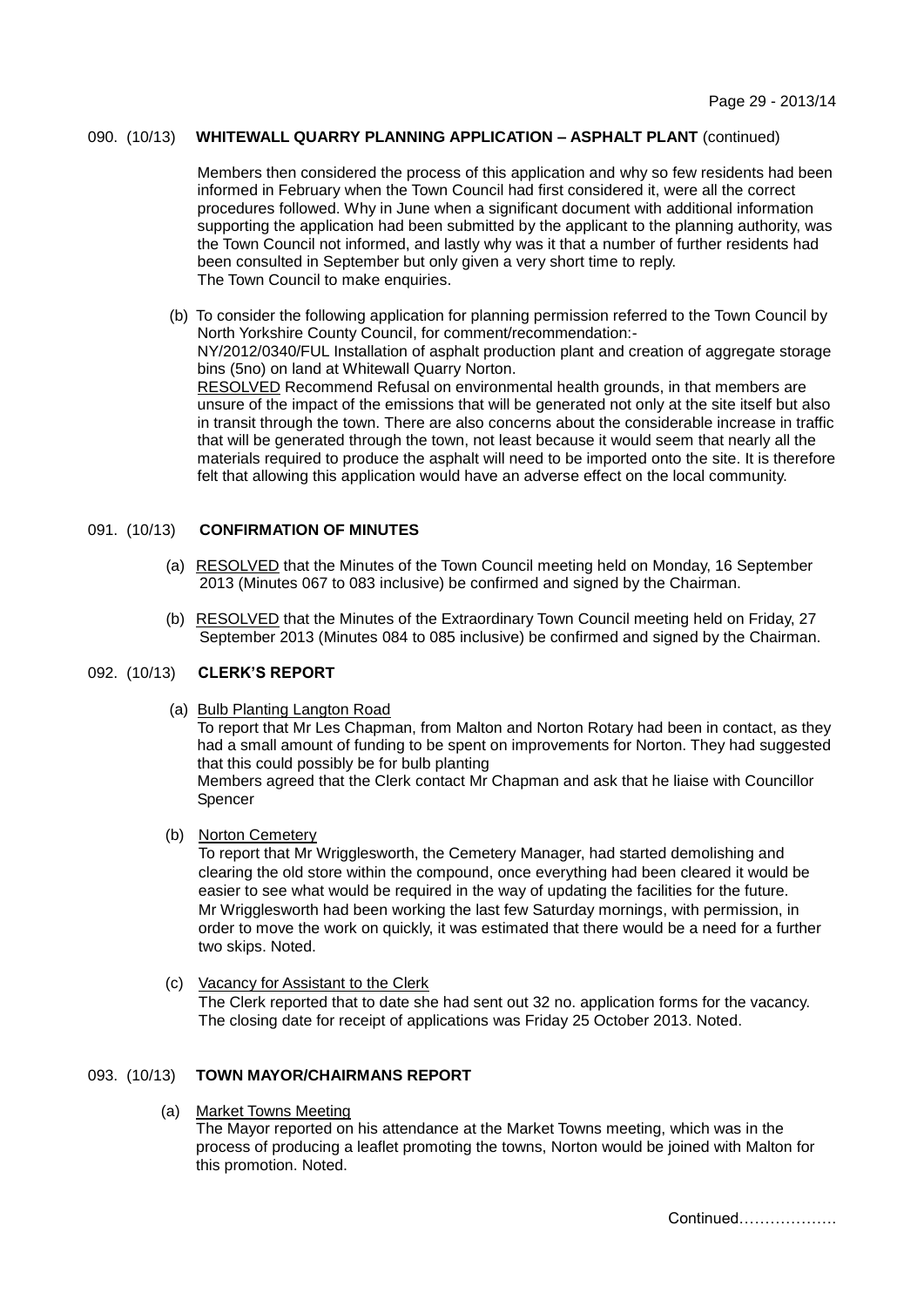## 093. (10/13) **TOWN MAYOR/CHAIRMANS REPORT** (continued)

#### (b) Norton Skatepark

Along with the Clerk the Mayor had inspected the repairs being undertaken to the half pipe, it was felt that possibly the repairs undertaken before Ryedale had transferred the park to the Council should have been done more thoroughly, although there had been a great deal of heavy use to all the equipment over the summer months. Noted.

## (c) Norton Community Primary School

With other business and community leaders the Mayor had been invited to attend the primary school, to be interviewed by groups of pupils on their roles within the local community. The Mayor reported that he had found the experience very interesting and enjoyable with all bar one of the pupils trying on the Mayor's Chain of Office. As a follow on project the pupils were to write about what they like best about Norton, as a prize for the best entries the Mayor had offered to donate 2no. book vouchers. Noted.

## (d) Yorkshire Local Councils Associations

With the Clerk the Mayor had attended the Local Councils Associations committee meeting. at which a talk on 'superfast broadband' had been given, which had been interesting and informative. Noted.

#### (e) Whitewall Quarry - Visit

The Mayor thanked all members who had attended the quarry on Saturday 19 October 2013.

### (f) Ryedale Book Festival

The Mayor reported that he had been honoured to present the prizes for the Junior Poetry Competition. In the evening he had attended the Talbot Hotel to hear Brough Scott, it was a credit that the hotel was supporting the event at cost and that all proceeds would be going to the injured jockeys centre Jack Berry House.

### (g) Items to note

- Ryedale Cameras in Action in order to clarify the financial situation could the council invite the Chairman, Mr Martin Dales to speak at the next meeting. Agreed.
- White Star Band Mr Clifford Hicks, the Musical Director had contacted the Mayor to ask if the council was planning any event to mark the 100<sup>th</sup> anniversary of the start of World War 1. Members to consider what might be appropriate.
- Bowls Club following a recent meeting a challenge had been thrown out to members of the council, to hold a competition against members of the bowls club. Would councillors be interested. Noted.
- Senior Citizens Christmas Party This had now been booked with Norton College, the date was to be Saturday 11 January 2014. Noted.

## 094. (10/13) **FINANCIAL MATTERS**

(a) Accounts paid and for payment

The Clerk reported that accounts nos. 107 to 120 inclusive, amounting to £7557.09, had been paid since the last meeting of the Council. RESOLVED that account nos. 121 to 135 inclusive, amounting to £8072.48 be paid. Cheques were drawn and signed accordingly.

- (b) Financial report The Clerk's financial report for the period 01.09.13 to 30.09.13 was received.
- (c) Budgetary monitoring The Clerk's report for the period ending 30 September 2013 was received.
- (d) Internal Audit

The Clerk had circulated a copy of the Internal Audit Report for the first visit for the financial year ending 31 March 2014. Members noted the report.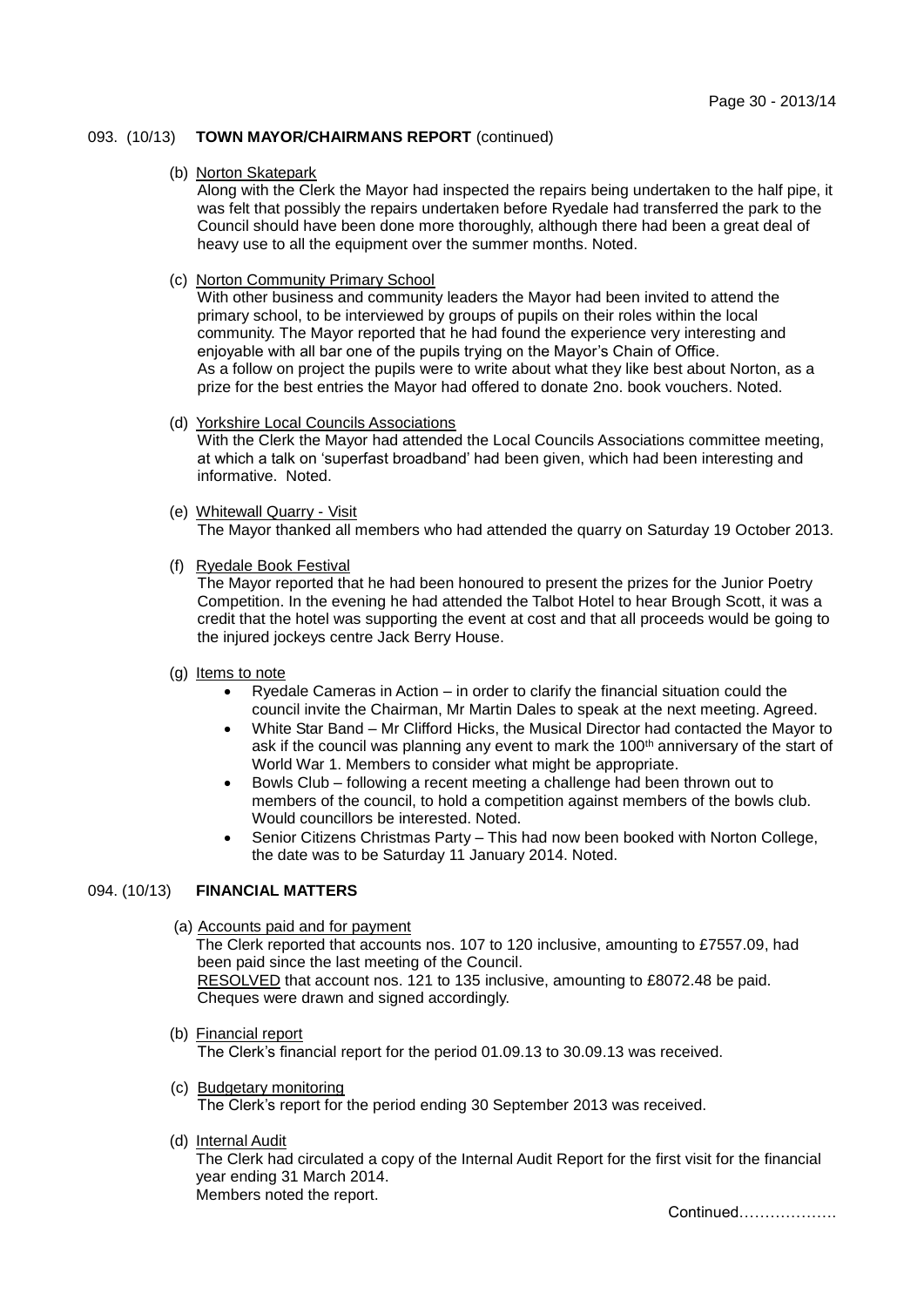## 095. (10/13) **PLANNING MATTERS**

 (a) Planning applications referred to the Town Council by Ryedale District Council, for comment and/or recommendation were dealt with as follows: -

| 13/00489/FUL | Change of use from retail shop (Use Class A1) to a mixed use retail shop (Use |
|--------------|-------------------------------------------------------------------------------|
|              | Class A1) and hot food takeaway (Use Class A5)                                |
|              | 37 Commercial Street, Norton.                                                 |
|              | For Mr S. Stead.                                                              |
|              | RESOLVED Recommend Approval.                                                  |

| (b)                                      | Planning decisions notified by Ryedale District Council:                                                                                                                                   |
|------------------------------------------|--------------------------------------------------------------------------------------------------------------------------------------------------------------------------------------------|
| Approved<br>11/01001/OUT                 | Erection of 8no. dwellings (site area 0.37ha).<br>Land off Heron Way, Norton.                                                                                                              |
| 13/00827/FUL                             | Erection of replacement barn for storage of equine feedstuffs, rider training and<br>horse box shelter following demolition of existing barn.<br>Wold House Stables, Langton Road, Norton. |
| 13/00849/FUL                             | Demolition of existing outbuildings and erection of a single storey extension to<br>include retaining wall (retrospective application)<br>Spring Cottage, Bazley's Lane, Norton.           |
| <b>Planning Appeal</b><br>13/00498/HOUSE | Erection of two storey extension to the side and demolition of existing extension.<br>6 Parliament Avenue, Norton.<br>Appeal start date 3 October 2013                                     |

### 096. (10/13) **GRANTS TO VOLUNTARY ORGANISATIONS**

Councillors Lloyd-Williams and Stone had both declared an interest in Malton Museum Foundation, as members of the Committee. Councillor Mrs Keal had declared an interest in Next Steps, as a member of the Committee.

Local Organisations that benefit the community

The Clerk had circulated a list of organisations that had applied for a grant together with a schedule of grants awarded over the past three years

RESOLVED that the Council in accordance with its powers under section 137 and 139 of the Local Government Act 1972, should incur the following expenditure which in the opinion of the Council is in the interests of the area or its inhabitants and will benefit them in a manner commensurate with the expenditure:-

- Malton Museum Foundation **E300.00** • Next Steps **E1,000.00**
- Norton Christmas Lights switch on £300.00 Ryedale Book Festival **E150.00**
- 

## 097. (10 /13) **GRASS VERGE CUTTING**

The Clerk reported that the costing received from Scarborough Borough Council, for cutting the banking along Bazley's Lane was, £372.56 plus V.A.T. per cut. The high cost was due to the cutting having to be done with a tractor fitted with a side arm flail. Members considered the cost to be on the high side and it was agreed to explore the

possibility of asking a local land owner if he would be able to cut the banking if the Town Council paid a contribution.

The Clerk to make enquiries.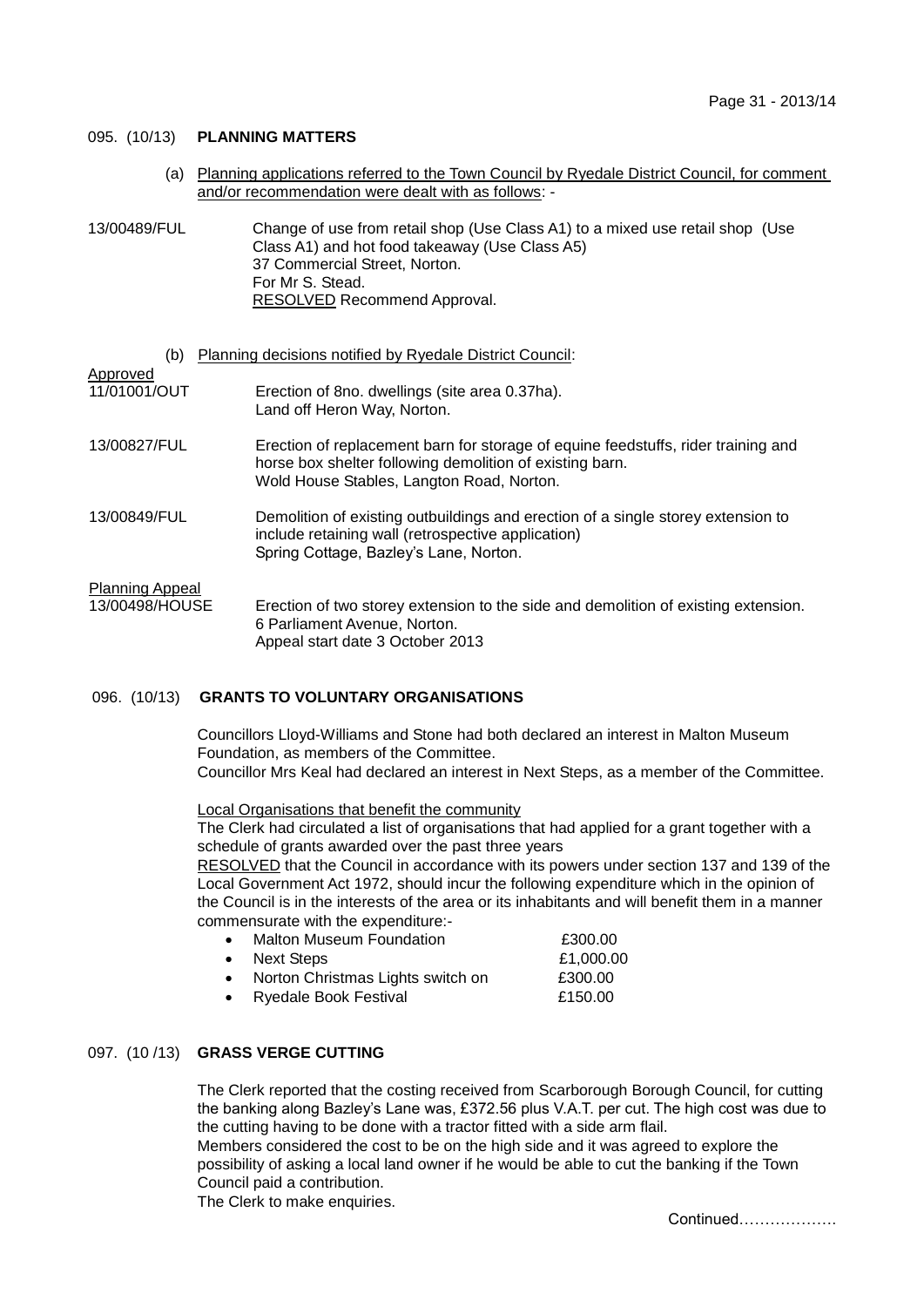## 098. (10.13) **PROPOSED REDUCTION TO BUS SERVICE SUBSIDY**

Members received a copy of the letter, objecting to the proposed withdrawal of the subsidy on the local town bus service, which had been forwarded to Passenger Transport Services at North Yorkshire County Council. For information. Noted

## 099. (10/13) **THE ACADEMY – HAIR AND BEAUTY**

Members received a request for a letter of support from the Council in bidding for funding from Ryedale District Council out of the £30,000.00 for training providers who could deliver a direct increase in the number of apprentices that could be trained. The Academy's bid had been turned down by the District Council, but it was due to be looked at again the following week.

In order for members to receive some clarification on this issue Standing Orders were suspended to allow the Ryedale District Councillors in attendance to speak.

District Councillor Ives pointed out that the District Council was trying to encourage higher end apprenticeships, such as the ones in engineering, provided by Derwent Training who had been successful in their bid.

District Councillor Mrs Shields stated that there were 18 different businesses that had applied all of which had met the criteria. 4 applications had been rejected 2 in Norton and 2 in Malton.

Standing Orders were reinstated.

RESOLVED that the Town Council would support all the bids for funding from Norton provided they met the criteria, and that there should be fairness and equality for all apprenticeship schemes.

A letter of support to be sent to the Leader of the District Council, Councillor Mrs Cowling.

## 100. (10/13) **CORRESPONDENCE**

- (a) Ryedale Safer Neighbourhoods Team monthly crime statistics for Southern Ryedale, September 2013. For information. Noted.
- (b) Yorkshire Water Sewer improvement works Sutton Street, information bulletin. For information. Noted.
- (c) Ryedale District Council Parish Liaison Meeting, Minutes and Agenda for the meeting to be held on Wednesday 23 October 2013 at 7.00pm, at Ryedale House. Copy available in the office. For information. Noted.
- (d) Malton and Norton Area Partnership Letter Portas Fund, promotional signs for Norton. Councillor Mrs Keal asked if it would be possible for the signs to be internal ones possibly promoting 'Norton 2014'. Councillor Lloyd Williams Chairman of the Area Partnership replied that they would consider a grant if a proposal was put forward properly costed. Noted.

# 101. (10/13) **REPORTS OF REPRESENTATIVES ON OTHER ORGANISATIONS**

Councillor Mrs Keal reported on her attendance at:

 A meeting of the bowls club committee, stating that the club was now open with events being planned. There was to be a meeting with Ryedale District Council to begin the talks on the purchase of the building.

Councillor Lloyd-Williams reported on has attendance at:

 The Malton and Norton Area Partnership meeting, a reply had been sent to GMI Holbeck, who were leafleting the towns with regard to a supermarket being built on Wentworth Street car park. noted